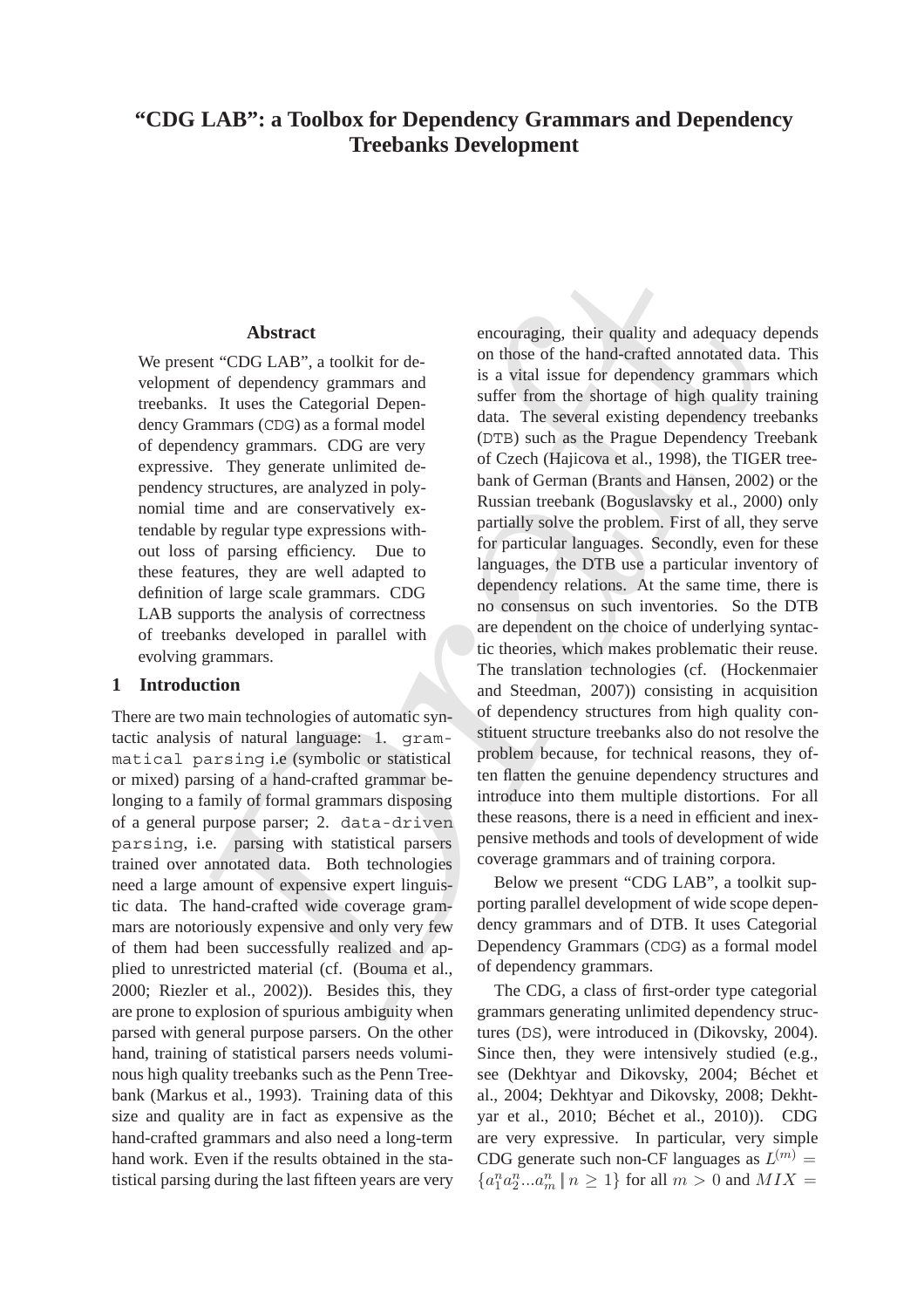$\{w \in \{a, b, c\}^+ \mid |w|_a = |w|_b = |w|_c\}.$  They are equivalent to real time pushdown automata with independent counters (Karlov, 2008). Recently, interesting sufficient conditions of learning CDG in the limit were found (Béchet et al., 2004; Béchet et al., 2010; Béchet et al., 2011).

CDG also have important advantages which make them a convenient and natural means of definition of wide scope dependency grammars. First, they are completely lexicalized, as it is the case of all categorial, and more generally, type logical grammars (Bar-Hillel et al., 1960; Lambek, 1961; Lambek, 1999; Steedman, 1996). Second, the CDG types directly encode DS with repeatable and unlimited discontinuous dependencies (see below). Third, they are parsed in a polynomial time (Dekhtyar and Dikovsky, 2004; Dekhtyar and Dikovsky, 2008). Fourth, an extension of CDG by regular type expressions (RTE) specially designed for large scale grammars is defined (Dikovsky, 2009; Dikovsky, 2011) and is implemented in the CDG parser presented below. Moreover, for this extension there is a supported by "CDG LAB" method of incremental bootstrapping of large scale grammars from dependency structures (Dikovsky, 2011).

The plan of this paper is as follows. Section 2 presents the basics of CDG and of their extension by RTE. Then the architecture and the main functionalities of "CDG LAB" are described in Section 3.

### **2 Categorial Dependency Grammars**

CDG define projective DS (as in Fig. 1) i.e. DS in which dependencies do not cross, and also discontinuous DS, as in Fig. 2, in which they may cross. In these graphs, the nodes correspond to the words of the sentence (their precedence order in the sentence is important) and the arcs represent the dependencies: named binary relations on words. Formally, a DS of a sentence  $x$ is a linearly ordered cycle-free graph with labelled arcs and the words of  $x$  as nodes. We consider connected DS with the root node. When in a DS D there is an arc  $w_1 \stackrel{d}{\longrightarrow} w_2$ , we say that d is a dependency between  $w_1$  and  $w_2$ ,  $w_1$  is the governor and  $w_1$  is subordinate to  $w_1$  through d. E.g., in is subordinate to was in Fig. 1 and donnée governs la through  $clit-a-obj$  and lui through  $clit-3d-obj$ .

As all categorial grammars, the CDG are



completely lexicalized and may be seen as assignments of types to words in a dictionary W. CDG types are expressions of the form

 $t=[l_1\backslash l_2\backslash \ldots \backslash H/\ldots/r_2/r_1]^P.$ 

Convention at mathematic means to the consequence of the properties of the stationary ordination of the consequence of the stationary condition of the consequence of the stationary ordination of the stationary ordination A type assigned to a word  $w \in W$  defines its dependencies in a rather straightforward way: its subtypes  $H$ ,  $l_1, l_2, \ldots, \ldots, r_2, r_1$  represent the claims for  $w$  to be related to other words through projective dependencies and P, called potential of  $t$ , defines all discontinuous dependencies of  $w$ . In particular, the head subtype  $H$ , claims that  $w$  should be subordinate to a word through dependency  $H$ . When  $w$  should be the root of a DS,  $H = S(S)$  is a special symbol called axiom). The left subtypes  $l_1, l_2, \ldots$  define the left projective dependencies of  $w$  (i.e. the dependencies through which  $w$  governs the words occurring in the sentence on its left). The right subtypes  $\dots, r_2, r_1$  define the rifght projective dependencies of w. For instance, the projective DS in Fig. 1 is uniquely defined by the type assignment:

$$
in \mapsto [c-copul/prepos-in], the \mapsto [det],
$$
  
 
$$
Word \mapsto [det\backslash pred], beginning \mapsto
$$
  
 
$$
[det\backslash prepos-in], was \mapsto [c-copul\backslash S/pred].
$$

The order of left and right subtypes determines the order of the subordinate words: for two words w*i*,  $w_i$  preceding to w and subordinate to w through dependencies  $l_i$  and  $l_j$  respectively,  $i < j$  iff  $w_i$  is closer to  $w$  than  $w_j$  (similar for right).

Left and right subtypes may also be iterated. The iterated subtypes define repeatable dependencies. E.g.,  $l_i = d^*$  means that w may have on it left  $0, 1, 2, \ldots$  occurrences of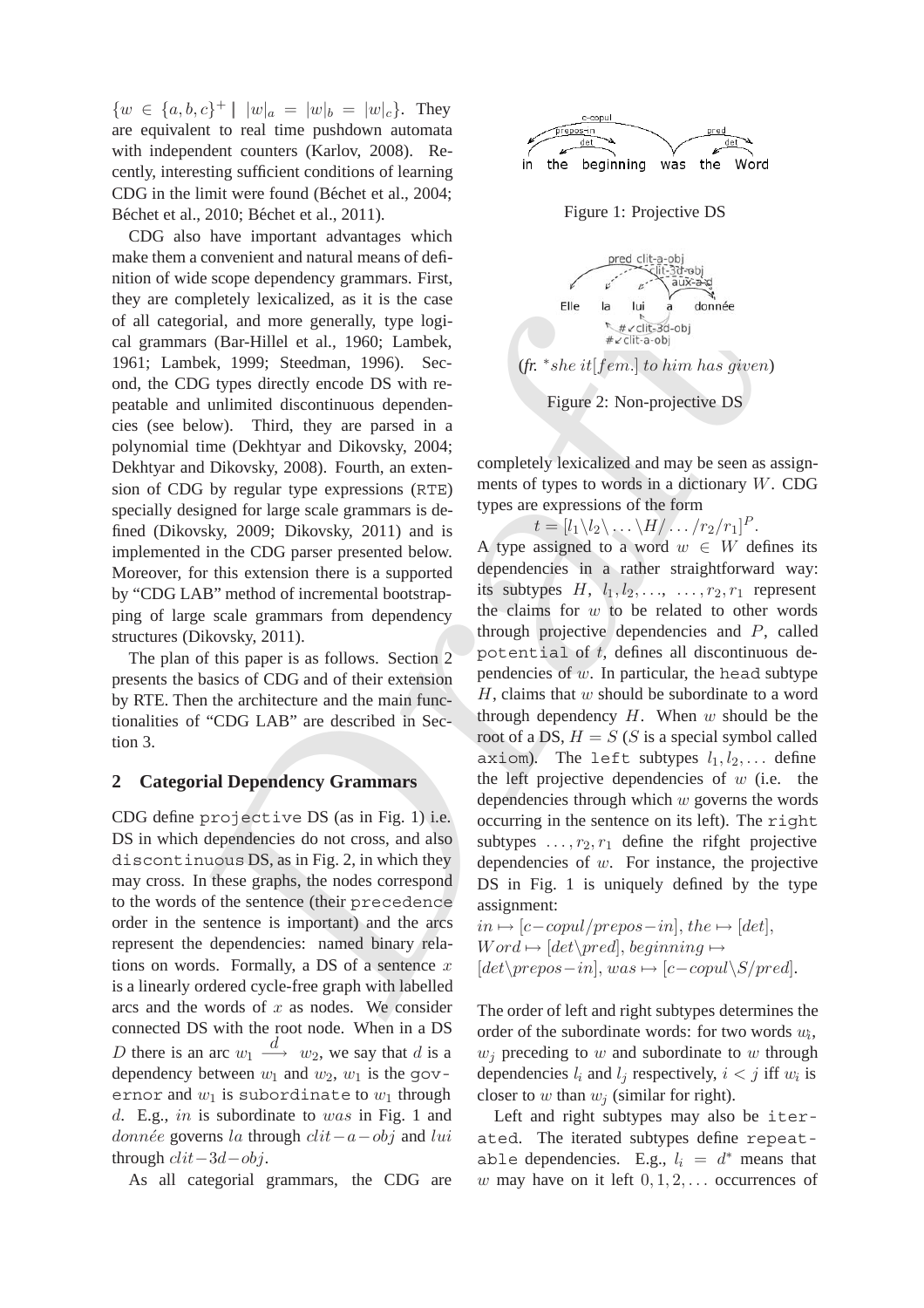

Figure 3: Iterated dependency

words subordinate to it through dependency d. We also use optional dependencies  $l_i = d$ ?. Assignment of type  $[d?\setminus \alpha]$  is equivalent to assignment of  $\left[ d \backslash \alpha \right]$  and  $\left[ \alpha \right]$ . E.g., the DS in Fig. 3 is defined by the type assignment:  $she \mapsto [pred], \text{ was } \mapsto [pred \backslash S/a\_copul^*],$ 

tall, blond, young  $\mapsto$  [coord–conj?\a\_copul],  $and \mapsto [coord - conj].$ 

of this term dependency d. We absorb  $\frac{d\phi_{\text{eff}}}{dt} \times \frac{d\phi_{\text{eff}}}{dt} \times \frac{d\phi_{\text{eff}}}{dt} \times \frac{d\phi_{\text{eff}}}{dt} \times \frac{d\phi_{\text{eff}}}{dt} \times \frac{d\phi_{\text{eff}}}{dt} \times \frac{d\phi_{\text{eff}}}{dt} \times \frac{d\phi_{\text{eff}}}{dt} \times \frac{d\phi_{\text{eff}}}{dt} \times \frac{d\phi_{\text{eff}}}{dt} \times \frac{d\phi_{\text{eff}}}{$ The potential  $P$  is the concatenation of so called polarized valencies of w. The polarized valencies are of four kinds:  $\swarrow v$ ,  $\searrow v$  (negative) and  $\searrow v$ ,  $\nearrow v$  positive. E.g., if a word w has valency  $\swarrow v$ , this intuitively means that its governor through dependency  $v$  must occur somewhere on the right. Two polarized valencies with the same valency name  $v$  and orientation, but with the opposite signs are dual. Together they define discontinuous dependency v. The order of polarized valencies in the potential  $P$  is irrelevant (so one may choose a standard lexicographic order). For instance, in the DS in Fig. 2, the potential  $\setminus$  *clit* − a − obj  $\setminus$  *clit* − 3d − obj of the participle  $donnée$  means that it needs somewhere on its left a word subordinate through dependency  $clit-a-obj$  and also another word subordinate through dependency  $clit-3d-obj$ . At the same time, the accusative case clitic  $la (it[fem.])$  has potential  $\angle$  clit−a−obj and the dative case clitic *lui* ( to him) has potential  $\angle$  clit−3d−obj. The proper pairing of their dual valencies with those of the participle defines two discontinuous dependencies between the participle and its cliticized complements.

Finally, in order to define for a word subordinate through a discontinuous dependency its adjacency to a host word, the CDG types use expressions  $\#(\swarrow v), \#(\searrow v)$  called anchor subtypes (or just anchors), in which  $v$  is a valency name. In particular, so that a word  $w_0$  would be a (left position) host for a word  $w_1$ , subordinate to some other word through a negative discontinuous dependency v, the anchor  $#(Av)$  (A being one of the four orientations) should be the head subtype of the type of  $w_1$  and at the same time a left subtype of the type of  $w_0$ . Similar for right position. E.g., the DS in Fig. 2 is defined by the following assignment of types to words:

$$
elle \mapsto [pred],\nla \mapsto [\#(\swarrow clit - a - obj)]^{\swarrow clit - a - obj},\nlui \mapsto [\#(\swarrow clit - 3d - obj)]^{\swarrow clit - 3d - obj},\ndonnée \mapsto [aux - a - d]^{\swarrow clit - a - obj}^{\swarrow clit - 3d - obj},\na \mapsto [\#(\swarrow clit - 3d - obj) \#(\swarrow clit - a - obj) \pred\n\swarrow S/aux - a - d].
$$

Due to the anchor subtypes  $\#(\angle \text{clit}-3d-\text{obj})$ ,  $\#(\angle \text{clit} - a - \text{obj})$  in the type of the auxiliary verb a (has), it serves as the host verb for both clitics and also defines their precedence order.

Derivability of DS in CDG is formalized through a type calculus which is defined in all papers cited above. Here, in the place of a formal definition we explain its intuitive meaning and illustrate it by an example.

A projective dependency  $d$  from a word  $w_2$  to a word  $w_1$  is constructed when a phrase  $x_1$  with the head  $w_1$  has type  $d^{P_1}$ , a phrase  $x_2$  with the head  $w_2$ has type  $\left[d\sqrt{\beta}\right]^{P_2}$  and the two phrases become adjacent forming the composite phrase  $x = x_1x_2$ . In this case x has the head  $w_2$  and obtains the derived type  $\left[\beta\right]^{P_1 P_2}$ . Similar for right subtypes. In the special case where  $d$  is an anchor, the corresponding anchor dependency is constructed. All DS we show are constructed by a CDG parser. It diplays the anchor dependencies below the sentence for a better readability.

A discontinuous dependency  $v$  from a word  $w_2$ to a word  $w_1$  in a phrase  $x = x_1w_1x_2w_2x_3$  is constructed when in the potential  $P$  of a derived type  $t^P$  of x there are two dual valencies named v:  $P = \gamma_1 \swarrow v \gamma \nwarrow v \gamma_1$  such that  $\swarrow v$  is a negative valency in the potential of a type originally assigned to  $w_1$ ,  $\searrow v$  is a positive valency in the potential of a type originally assigned to  $w_2$  and the part  $\gamma$  separating these valencies has neither occurrences of  $\swarrow v$ , nor of  $\searrow v$ . Put simply, this rule called **FA** (first available) says that  $w_1$  is the closest to  $w_2$  word in x having the dual valency v. Similar for right dependencies.

A CDG  $G$  is defined by its dictionary  $W$  and its lexicon  $λ$ , an assignment of finite sets of types to words in  $W$ .  $G$  defines a DS  $D$  of a sentence  $x = w_1 \dots w_n$  and x is generated by G (denoted  $D \in \Delta(G)$  and  $x \in L(G)$ ) if it is possible to assign through  $\lambda$  a type  $t_i$  to everry word  $w_i$  so that the obtained type string  $t_1 \ldots t_n$  were reducible to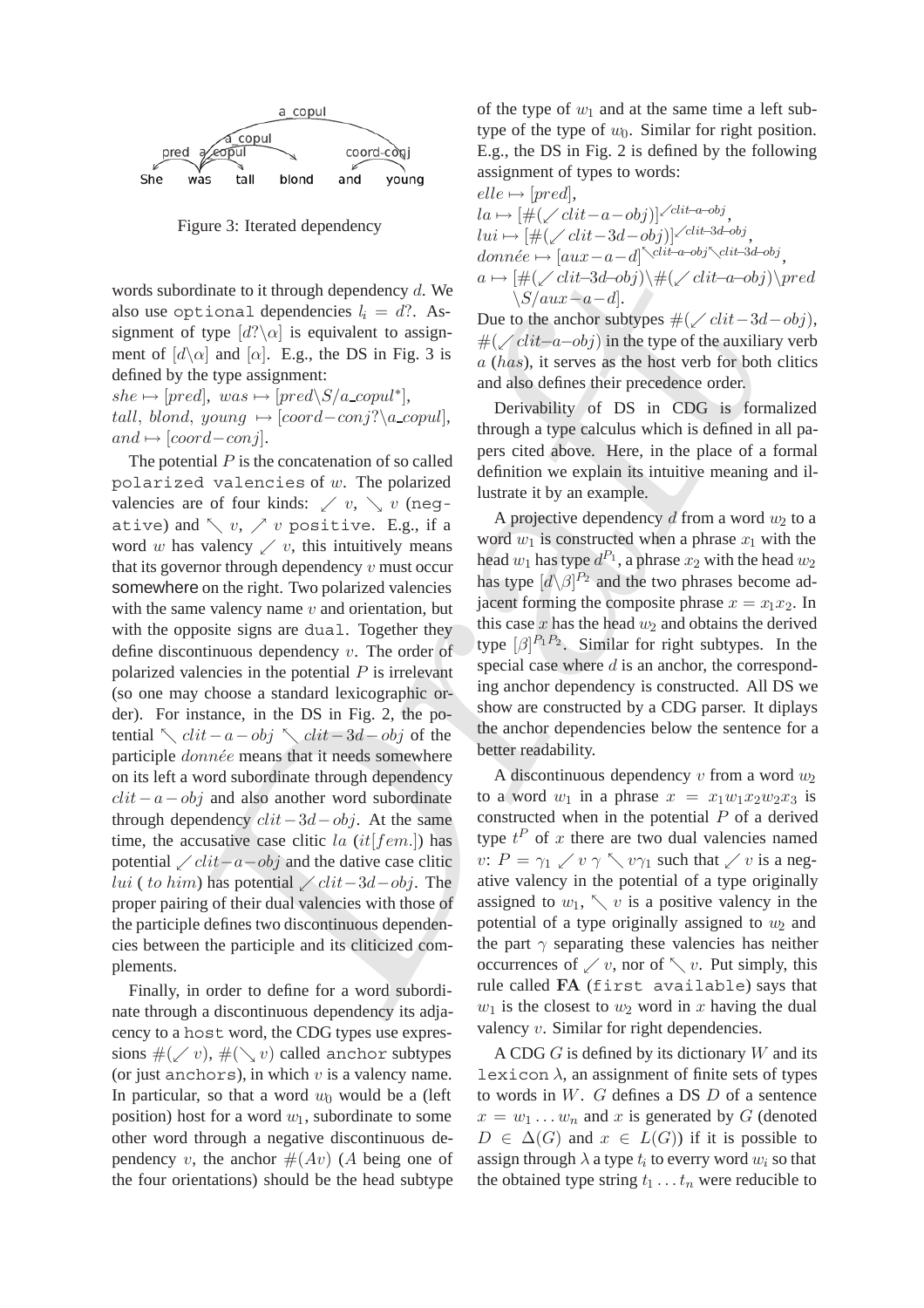the axiom S.  $L(G)$  is the language and  $\Delta(G)$ is the structure language generated by  $G$ .

Let us see how DS in Fig. 2 may be defined using the type assignment shown above.

First, we may eliminate the left anchor subtype  $\#(\angle \text{clit}-3d-obj)$  in the type of the auxiliary verb a using the type of the clitic  $lui$ . As a result, we generate the anchor dependency  $#(\angle \text{clit}-3d-\text{obj})$ from  $a$  to *lui* and the derived type of the string *lui*  $a$ becomes

 $[\#(\angle \text{clit} - a - obj) \perp \text{cl} \triangle \text{clat} - a - d] \angle \text{clit} - 3d - obj.$ In this type, we may eliminate the anchor subtype  $\#(\angle \text{clit}$ − $a$ − $obj)$  using the type of the clitic la. This will generate the anchor dependency  $#(\angle \text{clit}-a$  $obj)$  from a to la. The derived type of the sequence  $la$ *la lui a* is  $[pred\Bigr\setminus S/aux-a-d\Bigr]$ <sup> $\angle$ clit–a–obj $\angle$ clit–3*d*–obj.</sup> Now we may eliminate the left subtype pred of the derived type using the type of the subject elle. This generates the projective dependency from a to elle and elle la lui a obtains the derived type  $[S/aux - a - d]$ <sup> $\angle$ clit–a– $obj\angle$ clit–3*d*– $obj$ . Then using</sup> the type of the participle  $donnée$ , we may eliminate the right subtype of this type. This generates the projective dependency  $aux - a - d$  from a to  $donn\acute{e}e$  and assigns to the sentence the derived type [S] -*clit*−*a*−*obj*-*clit*−3*d*−*objclit*−*a*−*objclit*−3*d*−*obj* .

Application of the rule **FA** to the dual valencies  $\angle$  clit −3d − obj and  $\diagdown$  clit −3d − obj generates the discontinuous dependency  $clit-3d-obj$  from  $donn\acute{e}e$  to *lui* and derives for the sentence the type [S] -*clit*−*a*−*objclit*−*a*−*obj* . Finally, applying this rule to the dual valencies  $\angle$  clit−a−obj  $\diagdown$  clit−a−obj we generate the DS in Fig. 2 because the discontinuous dependency *clit−a−obj* from *donnée* to la is generated and the derived type is S.

**Extended CDG.** CDG are a theoretical model not adapted to wide coverage grammars. The main problem with wide coverage is the excessive sharing of subtypes in types. For lexicons running to hundreds of thousands of lexical units it results in a combinatorial explosion of spurious ambiguity and in a strong parsing slowdown. Wide coverage grammars face many hard problems, e.g. those of compound lexical entries including complex numbers, compound terms, proper names, etc. and also that of flexible precedence order. (Dikovsky, 2009) proposes an extension of CDG adapted to wide coverage grammars.

The extended CDG use classes of words in the place of words and use restricted regular expressions defining sets of types in the place of types. I.e., the dictionary  $W$  is covered by classes:

 $W = \bigcup C_i$  and the lexicon  $\lambda$  assigns sets of reg*i*∈*I* ular expressions to classes. At that:

- all words in a class C share the types defined by the expressions assigned to  $C$ ,

- every word has all types of the classes to which it belongs.

The extended CDG use flat (i.e. bounded depth) regular type expressions (RTE) we describe below. In these expressions, C, C*i* are dependency names or anchors,  $B$  is a primitive type, i.e. a dependency name, or an anchor or an iterated or optional type, and  $H$  is a choice.

**Choice**:  $(C_1 | ... | C_k)$ .  $(C) = C$ . **Optional choice:**  $(C_1 | ... | C_k)$ ?.  $(C)$ ? = C?. **Iteration**:  $(C_1 | \ldots | C_k)^*$ .  $(C)^* = C^*$ . **Distributed subtypes** expressing flexible order.

Left:  $[\{\alpha_1, B, \alpha_2\} \overline{\setminus} \alpha \overline{\setminus} H/\beta]^P$ . **Right**:  $[\alpha \backslash H/\beta / {\alpha_1, B, \alpha_2}]^P$ . **Two-way**:  $\{\alpha_1, B, \alpha_2\} [\alpha \backslash H/\beta]^P$ .

As the original CDG, the extended CDG are formalized by a calculus wich has special rules for every kind of RTE (see (Dikovsky, 2009; Béchet et al., 2010; Béchet et al., 2011)). Below we informally explain the intuitive meaning of the operators used in the RTE.

nchor dependency  $\#(\swarrow \text{dir-3d} - \phi_1)$  regular type expressions (RTE)<br>
and the derived type of the string ltni a scribe below. In these expressions,  $G, G, G$ <br>  $-\phi_0$ )) were  $\sqrt{2}/a\mu x - a - d/\sqrt{4a^2a\sigma\omega y}$ . Denotency sames or The choice unites several alternative types into one. For instance, assigning the type  $[(C_1|C_2)\backslash\beta]^P$  is equivalent to assign two types  $[C_1 \setminus \beta]^P$  and  $[C_2 \setminus \beta]^P$ . An element (a word or a phrase) to which is assigned RTE  $[(C_1|\dots|C_k)*\setminus\beta]^P$  allows any sequence of elements of the alternative types  $C_1, \ldots, C_k$  immediately on its left. On the contrary, assignment to an element of the type  $[\{\alpha_1, B, \alpha_2\} \setminus \alpha \setminus H/\beta]^P$ means that an element of type  $B$  must be present in some left position. E.g. the assignments  $w_0 \ \mapsto \ [ \{d\} \backslash b \backslash a \backslash S ], \ w_1 \ \mapsto \ [a], \ w_2 \ \mapsto \ [b],$  $w_3 \mapsto [d]$  define DS of sentences:  $w_3w_1w_2w_0$ ,  $w_1w_3w_2w_0$ ,  $w_1w_2w_3w_0$  in which  $w_0 \stackrel{d}{\longrightarrow} w_3$ ,  $w_0 \stackrel{a}{\longrightarrow} w_1$  and  $w_0 \stackrel{b}{\longrightarrow} w_2$ . The right distributed RTE is similar. The two-way distributed RTE claims that an element of type  $B$  were found in some left or right position.

> The RTE and the classes do not extend the expressive power of CDG. At the same time, they dramatically reduce the grammar size. Of course, unfolding of an extended CDG may exponentially blow up its size. However, due to the extended type calculus they can be parsed directly, without unfolding. In fact, the polynomial time parsing al-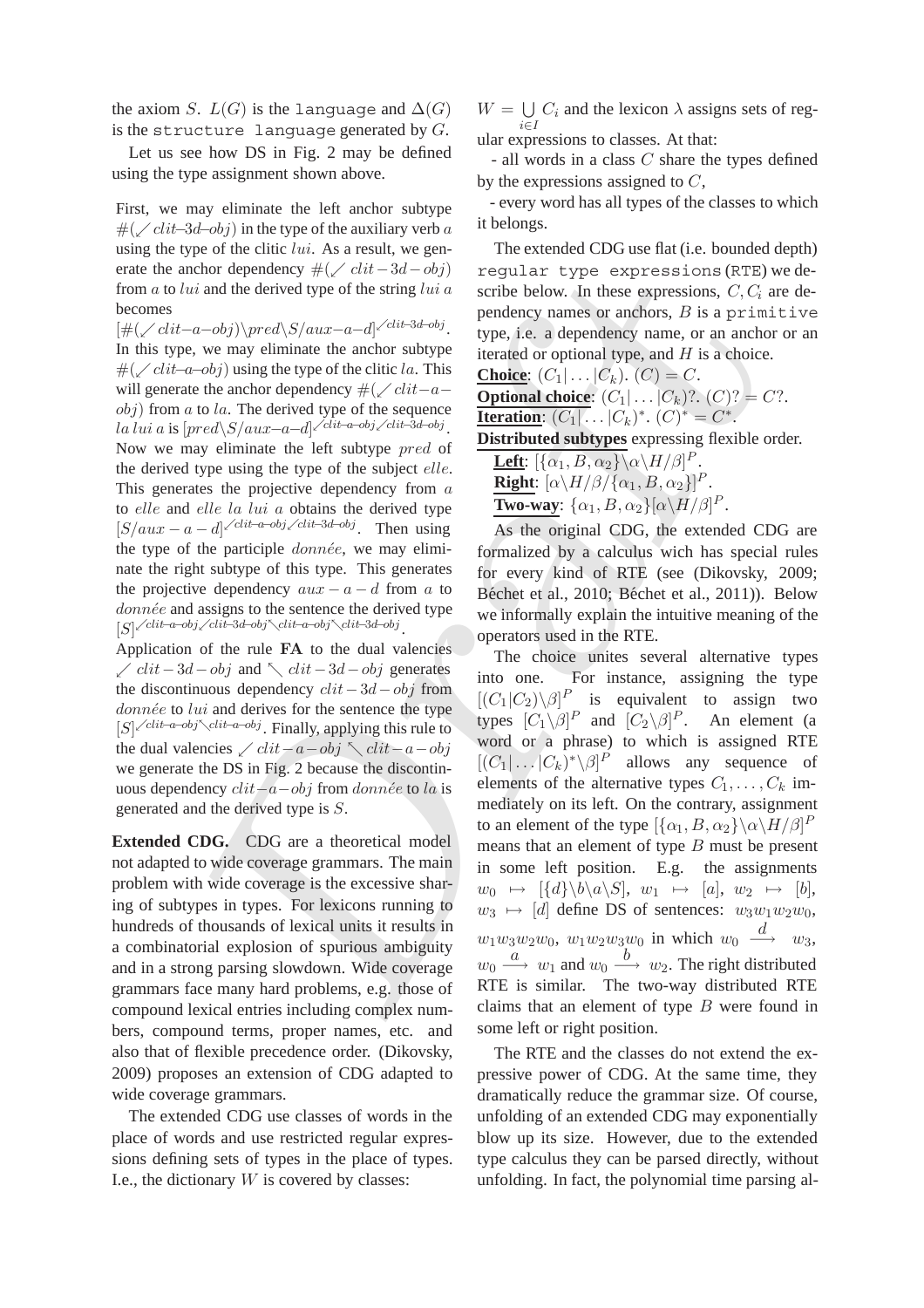

Figure 4: Architecture of the CDG parser

gorithm of (Dekhtyar and Dikovsky, 2008) can be adapted to the extended CDG.

# **3 CDG Lab**

CDG Lab is a kit of tools supporting parsing with extended CDG, development and maintainance of dependency treebanks (DTB) and development and test of large scale extended CDG. The core element of CDG Lab is the parser of the extended CDG implemented in Steel Bank Common Lisp. Recently was issued its version 3.1 (below we will call this parser Parser-3.1).

All input and output data of Parser-3.1 are XML-structures. It may analyse sentences, text corpora and DTB either with an extended CDG integrated with an external morpho-syntactic dictionary (lexical base grammar) or only with the internal grammar lexicon (text grammar). For instance, for French is developed a large scale extended CDG (Dikovsky, 2011). Its version 3.1 (called below "French Text CDG") is integrated with the open MS-dictionary of French Lefff 3.0 (Sagot, 2010) containing 536,375 lexical units (LU). In CDG Lab, Lefff is kept in object-relational database PostgreSQL. A correspondence between the classes of the French Text CDG and the categories of Lefff is implemented through several hundreds of SQL queries. The integral grammar is called below "French LB CDG".

Depending on the User command, Parser-3.1 may be used in one of four modes:

- Analysis by head selection
- Analysis by approximations
- DS analysis



Figure 5: Query Form

## • Autonomous analysis

Fig. 4 shows a scheme of functioning of Parser-3.1 in these modes. Sentences are introduced through the input form (see Fig. 5). Through this form, the User may set various parameters, e.g. the maximal parsing time, the maximal number of DS to return, a graphical representation of DS, a language register (corresponding to specific choices of discontinuous dependencies common to official documents or to scientific or literary prose, to periodicals or to the spoken language), etc. The input sentence is lexically analysed. Composite forms are decomposed into separate tokens, as in the case of  $l'homme$  (the man), which is segmented into three tokens:  $l$ ,  $'$  and  $homme$ , for which are found in the lexicon all possible lemmas. In this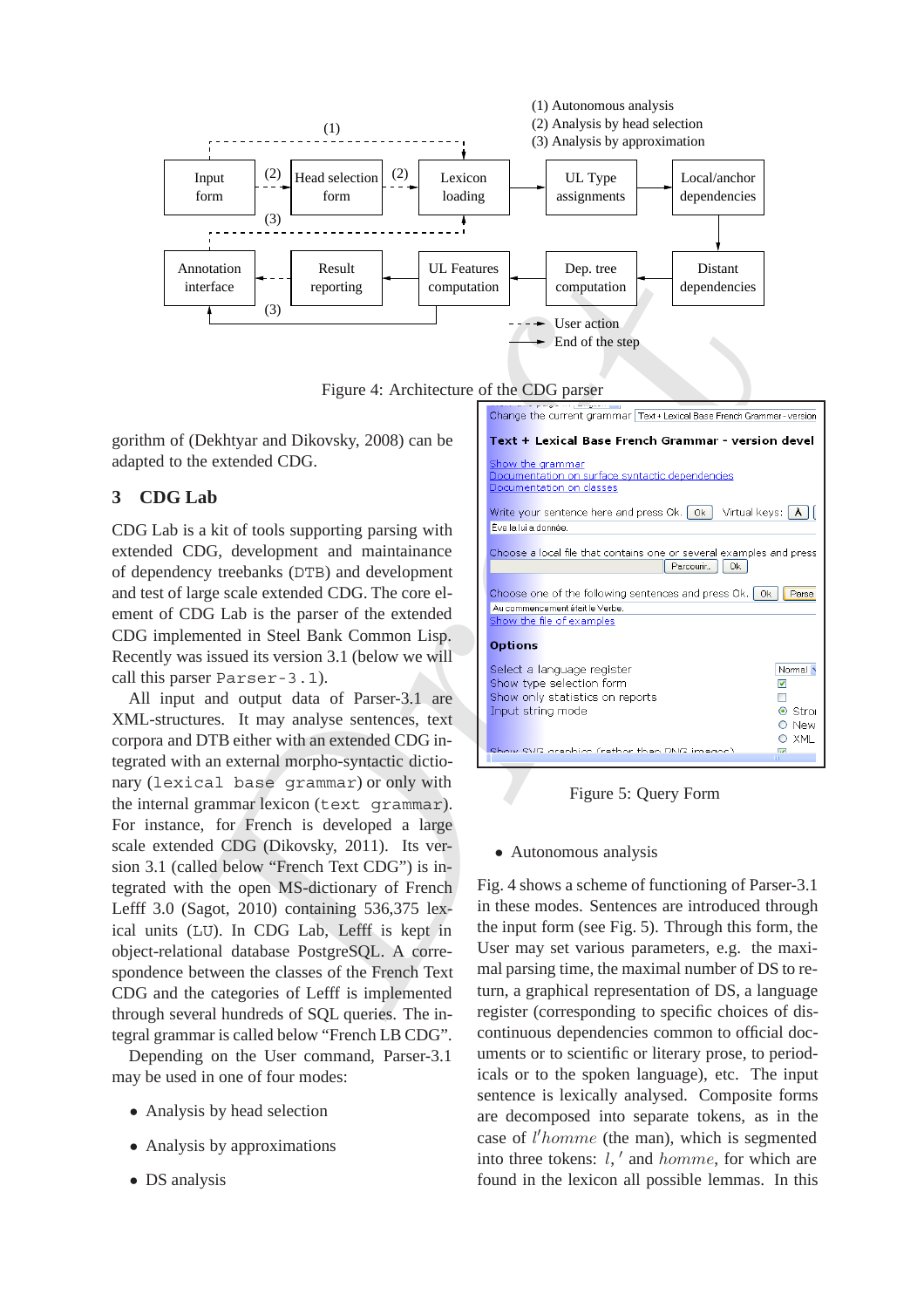|                                                                                                            | Eve la lui a donnée.                                                                       |                                                 |                                              |                                                                                                        |                                     |                                                   |  |  |  |  |
|------------------------------------------------------------------------------------------------------------|--------------------------------------------------------------------------------------------|-------------------------------------------------|----------------------------------------------|--------------------------------------------------------------------------------------------------------|-------------------------------------|---------------------------------------------------|--|--|--|--|
|                                                                                                            | Tokens: "Ève la lui a donnée ."<br>Loading the lexicon.                                    |                                                 |                                              |                                                                                                        |                                     |                                                   |  |  |  |  |
|                                                                                                            | Select classes (at the top) and/or head types (at the bottom) and press Ok.<br>Ok          |                                                 |                                              |                                                                                                        |                                     |                                                   |  |  |  |  |
|                                                                                                            |                                                                                            |                                                 |                                              | ⊞ ⊙ Adj                                                                                                |                                     |                                                   |  |  |  |  |
|                                                                                                            |                                                                                            |                                                 |                                              |                                                                                                        | EON                                 |                                                   |  |  |  |  |
|                                                                                                            |                                                                                            | $\boxplus$ $\odot$ Det<br>EON                   |                                              | ⊞⊛Vaux<br>$\boxplus$ $\odot$ Vlight                                                                    | l⊞ ® V2t<br>$\boxplus \odot$ Vliaht |                                                   |  |  |  |  |
|                                                                                                            | EON                                                                                        | ⊞⊙PN                                            | EOPN                                         | ⊞⊙Vt                                                                                                   | ⊞⊙Vt                                | <b>⊞ ○ FullStop</b>                               |  |  |  |  |
|                                                                                                            |                                                                                            | ⊙All classes ⊙All classes                       | <b>All classes</b>                           | <b>OAll classes</b>                                                                                    | <b>OAll classes</b>                 | <b>®All classes</b>                               |  |  |  |  |
|                                                                                                            | <b>ONone</b>                                                                               | © None                                          | © None                                       | © None                                                                                                 | $\circ$ None                        | ⊙None                                             |  |  |  |  |
|                                                                                                            | Ève                                                                                        | la                                              | lui                                          | a                                                                                                      | donnée                              |                                                   |  |  |  |  |
|                                                                                                            | <b>OAll types</b>                                                                          | <b>All types</b>                                | All types                                    | <b>All types</b>                                                                                       | ©All types                          | ⊙All types                                        |  |  |  |  |
|                                                                                                            | <b>⊞</b> ○COMPAR<br>⊞○COPUL                                                                | ⊞ O AGGR<br>$E$ $O$ APPOS                       | ∓ O AGGR<br>⊞⊙APPOS                          | <b>E</b> O CLAUS<br>⊞⊙COORDV                                                                           | <b>EIOAGGR</b><br><b>EIO APPOS</b>  | ⊞⊙PUNCT                                           |  |  |  |  |
|                                                                                                            | <b>HOOBJ</b>                                                                               | FIOCI IT                                        | $\boxminus$ OCLIT                            | l∓I⊚SFNT                                                                                               | $\boxminus$ $\cap$ AUX              |                                                   |  |  |  |  |
|                                                                                                            | ⊞⊙PRED<br>⊞ OPREPOS                                                                        | <sup>⊙#</sup> ∠ clit-a-obil<br>O clit-a-obj     | <sup>⊙#</sup> ∠ clit-3d-obi<br>O clit-3d-obj |                                                                                                        | 0 aux<br>Oaux-A                     |                                                   |  |  |  |  |
|                                                                                                            |                                                                                            | l⊞ O COMPAR                                     | ∓I O COPUI                                   |                                                                                                        | ⊙aux-a                              |                                                   |  |  |  |  |
|                                                                                                            |                                                                                            | E O COORDN<br>⊞ O COPUL                         | $\boxplus \circ$ COREF<br>∓IOOB]             |                                                                                                        | Oaux-a-A<br>®aux-a-d                |                                                   |  |  |  |  |
|                                                                                                            |                                                                                            | ⊞⊙COREF                                         | ⊞ OPRED                                      |                                                                                                        | Oaux-a-q                            |                                                   |  |  |  |  |
|                                                                                                            |                                                                                            | FIOCORREL<br>l⊞ O DET                           | ⊞⊙PREPOS<br>$\boxplus \odot$ VOCATIVE        |                                                                                                        | 0 aux-a-l<br>Oaux-a-o               |                                                   |  |  |  |  |
|                                                                                                            |                                                                                            | $\Box \triangle \Box$                           |                                              |                                                                                                        | اصتمان ک                            |                                                   |  |  |  |  |
|                                                                                                            |                                                                                            |                                                 |                                              |                                                                                                        |                                     |                                                   |  |  |  |  |
|                                                                                                            |                                                                                            |                                                 | Figure 6: Selection Form                     |                                                                                                        |                                     |                                                   |  |  |  |  |
|                                                                                                            |                                                                                            |                                                 |                                              |                                                                                                        | pred clit-a-obj                     |                                                   |  |  |  |  |
|                                                                                                            |                                                                                            |                                                 |                                              | clit-3d-obj $\omega$ fs<br>aux-a-y                                                                     |                                     |                                                   |  |  |  |  |
| example, the association is ambiguous: $l'$ may be<br>a clitic or a determiner. Are also detected all pos- |                                                                                            |                                                 |                                              |                                                                                                        |                                     |                                                   |  |  |  |  |
| Eve la lui a donnée<br>sible variants of composite LU (in particular, com-                                 |                                                                                            |                                                 |                                              |                                                                                                        |                                     |                                                   |  |  |  |  |
| plex numbers and names recognized through reg-<br>clit-8d-obi                                              |                                                                                            |                                                 |                                              |                                                                                                        |                                     |                                                   |  |  |  |  |
| # clit-a-obi<br>ular expressions, multi-word LU, such as $\hat{a}$ la (of                                  |                                                                                            |                                                 |                                              |                                                                                                        |                                     |                                                   |  |  |  |  |
|                                                                                                            | the kind), à travers (through) etc.) and unknown                                           |                                                 |                                              |                                                                                                        |                                     |                                                   |  |  |  |  |
|                                                                                                            | terms are identified.                                                                      |                                                 |                                              |                                                                                                        | Figure 7: Resulting DS              |                                                   |  |  |  |  |
|                                                                                                            |                                                                                            | The transitions to and from head selection form |                                              |                                                                                                        |                                     |                                                   |  |  |  |  |
|                                                                                                            | are followed only in the mode of Analysis by head                                          |                                                 |                                              |                                                                                                        |                                     |                                                   |  |  |  |  |
|                                                                                                            | selection. Functioning in the mode of Analysis                                             |                                                 |                                              | dency (or limits the choice of such dependencies                                                       |                                     |                                                   |  |  |  |  |
|                                                                                                            | by approximations is iterative. It goes round re-                                          |                                                 |                                              | to the elements of the selected group).                                                                |                                     |                                                   |  |  |  |  |
|                                                                                                            | sult reporting and passes from annotation interface                                        |                                                 |                                              | This selection drastically limits the search-<br>As it concerns the Parser-3.1 and the                 |                                     |                                                   |  |  |  |  |
|                                                                                                            | directly to lexicon loading. Other transitions are                                         |                                                 |                                              | space.                                                                                                 |                                     |                                                   |  |  |  |  |
|                                                                                                            | common for all modes. So we comment them in                                                |                                                 |                                              | French LB CDG, it reduces the number of possible<br>analyses by two-three orders of magnitude, i.e. in |                                     |                                                   |  |  |  |  |
|                                                                                                            | the head selection mode.                                                                   |                                                 |                                              |                                                                                                        |                                     | the place of a thousand of possible DS only about |  |  |  |  |
|                                                                                                            |                                                                                            |                                                 |                                              |                                                                                                        |                                     | ten are found, most often differing between them  |  |  |  |  |
|                                                                                                            | Analysis by Head Selection. In this mode is                                                |                                                 |                                              |                                                                                                        |                                     | in positions of repeatable dependencies (such as  |  |  |  |  |
|                                                                                                            | proposed selection form (see Fig. 6), in<br>which the User may select the proper composite |                                                 |                                              |                                                                                                        |                                     | $modif$ (modifier), $attr$ (attribute) or $circ$  |  |  |  |  |
|                                                                                                            |                                                                                            |                                                 |                                              |                                                                                                        |                                     |                                                   |  |  |  |  |

**Analysis by Head Selection.** In this mode is proposed selection form (see Fig. 6), in which the User may select the proper composite LU (if and when several possibilities are detected) and for every LU, to select one of possible classes and one of possible dependency relation groups (or of their elements). The selected dependency is nothing but the head subtype of the possible types of the LU. The latter selection is in fact decisive. It corresponds to the strong constraint that the LU is subordinate through the selected depen-



Figure 7: Resulting DS

This selection drastically limits the searchspace. As it concerns the Parser-3.1 and the French LB CDG, it reduces the number of possible analyses by two-three orders of magnitude, i.e. in the place of a thousand of possible DS only about ten are found, most often differing between them in positions of repeatable dependencies (such as  $modif$  (modifier),  $attr$  (attribute) or  $circ$ (circumstantial). E.g., in this example the genuine DS will be immediately found due to this selection (see Fig. 7).

Then is created the sentence's workspace (WS), an XML-structure representing the subgrammar corresponding to all detected LU to which are affected the classes, the types and the features values compatible with the pre-selection. After this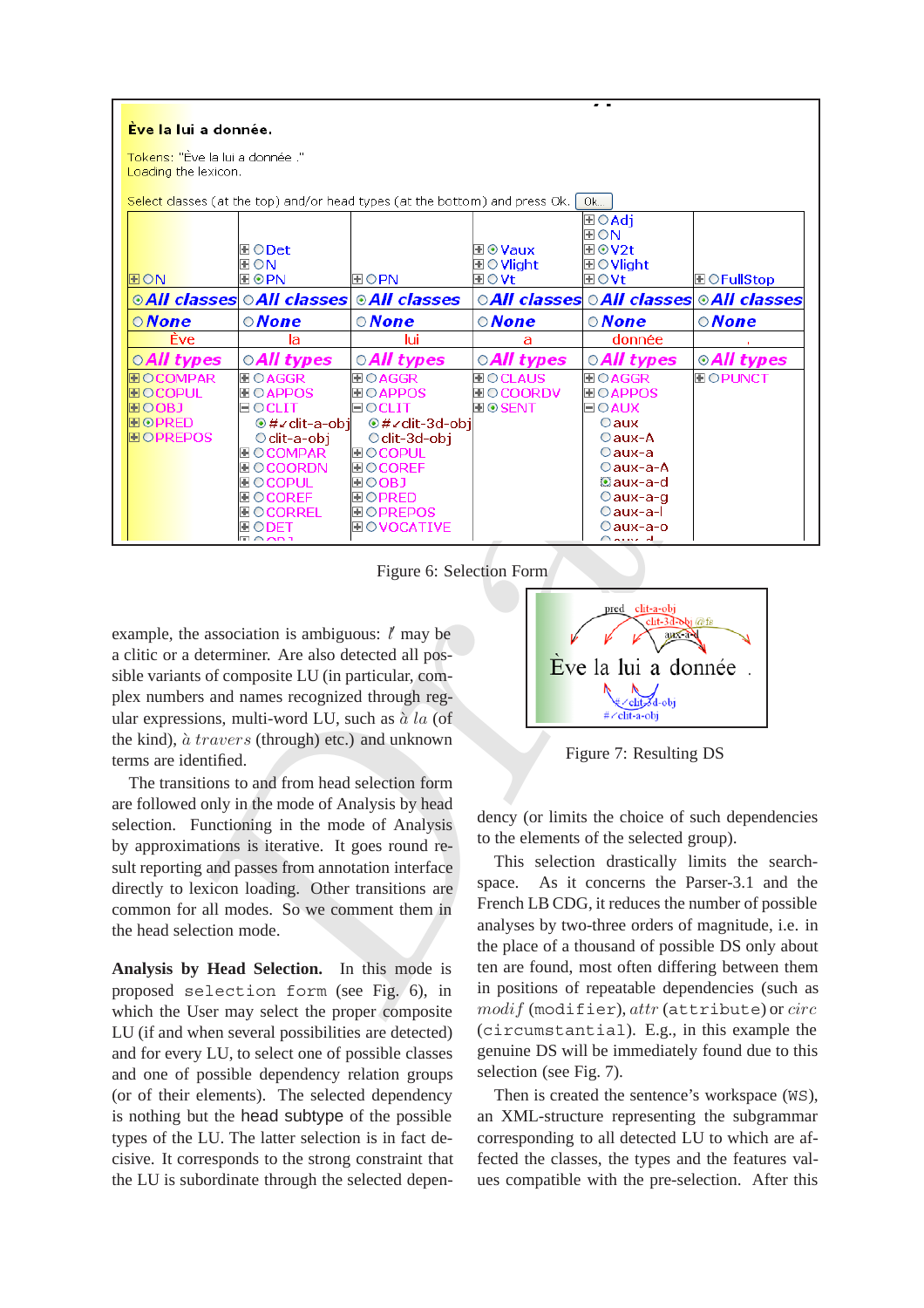

Figure 8: Incorrect DS

Figure 8: Incorrect DS<br>
Higure 9: First amondate DS<br>
Higure 9: First amondate DS<br>
Higure 9: First amondate DS<br>
respective (and anchor) dependencies.<br>
Include CDG. In the ensuling matrix<br>
and registered in the first mappin follow the steps common to all modes. First are computed and registered in the triangular matrix all possible projective (and anchor) dependencies. This computation is done by an CKY-like algorithm adapted to extended CDG. In the resulting matrix (more precisely, in the submatrix in which the axiom  $S$  can be proved) are independently computed and registered all possible pairings of dual valencies providing discontinuous dependencies. It should be noted that the pairing principle may be chosen for a CDG and for a particular discontinuous dependency. By default, this is the **FA** rule. But in rare exceptional situations, such as that of unlimited cross-serial dependencies in subordinate clauses in Dutch, a different rule **FC** (first cross) defined in (Dikovsky, 2007) may be used. This independence of computations of projective and discontinuous dependencies is founded on the fundamental projection independence property of CDG proved for the rule **FA** in (Dekhtyar and Dikovsky, 2004; Dekhtyar and Dikovsky, 2008) and for rule **FC** in (Dikovsky, 2007). Till the end of this step the parsing algorithm is polynomial. The resulting triangular matrix is in fact a packed chart from which it is possible to enumerate all possible DS of the sentence. Given that the number of these DS may be exponential with respect to the size of the matrix, the next step is exponential in space in the worst case. In this step, the DS are generated from the matrix in a certain order and the feature values are assigned to LU in every generated DS. Finally, the parser generates the HTML report page, which includes various useful statistics. An XML structure representation of every DS including all necessary information, in particular the CDG classes and the feature values is also generated and saved to be used by other programs.

**Analysis by Approximations.** This important mode represents another User-guided strategy of parsing. It allows to find the needed DS start-



Figure 9: First annotated DS



Figure 10: Next approximation

ing from any obtained DS by consecutive approximations computed from User's annotations in the DS. There are three possible annotations of dependency relations: positive, negative and neutral. The positively annotated dependencies are those adequate. They will be kept during the whole sequence of approximations (if not discarded). The neutrally annotated dependencies are kept till they are compatible with the positively annotated ones. The negatively annotated dependencies are to be eliminated from the DS. When used in this mode, the Parser computes for every DS the total number of positively annotated dependencies and that of negatively annotated dependencies. The obtained DS are sorted first by negative annotations' weight (the less negative annotations the better) then by the positive annotations' weight (the more positive annotations the better).

Suppose, that the approximations start from the (partially incorrect) DS of the sentence  $\dot{E}ve$  la lui a donnée (Eve it  $[$ fem. $]$  to him has given) shown in Fig. 8. There are only two correct dependencies in this DS: the predicative one: pred and the punctuation dependency  $@fs$ . We annotate both positively (this annotation being displayed by boldface arcs). The other three dependencies appos,  $clit-3d-obj$  and  $a-obj$  are erroneous. We annotate them as negative (which is displayed by broken arcs). So we obtain the first annotated DS shown in Fig. 9.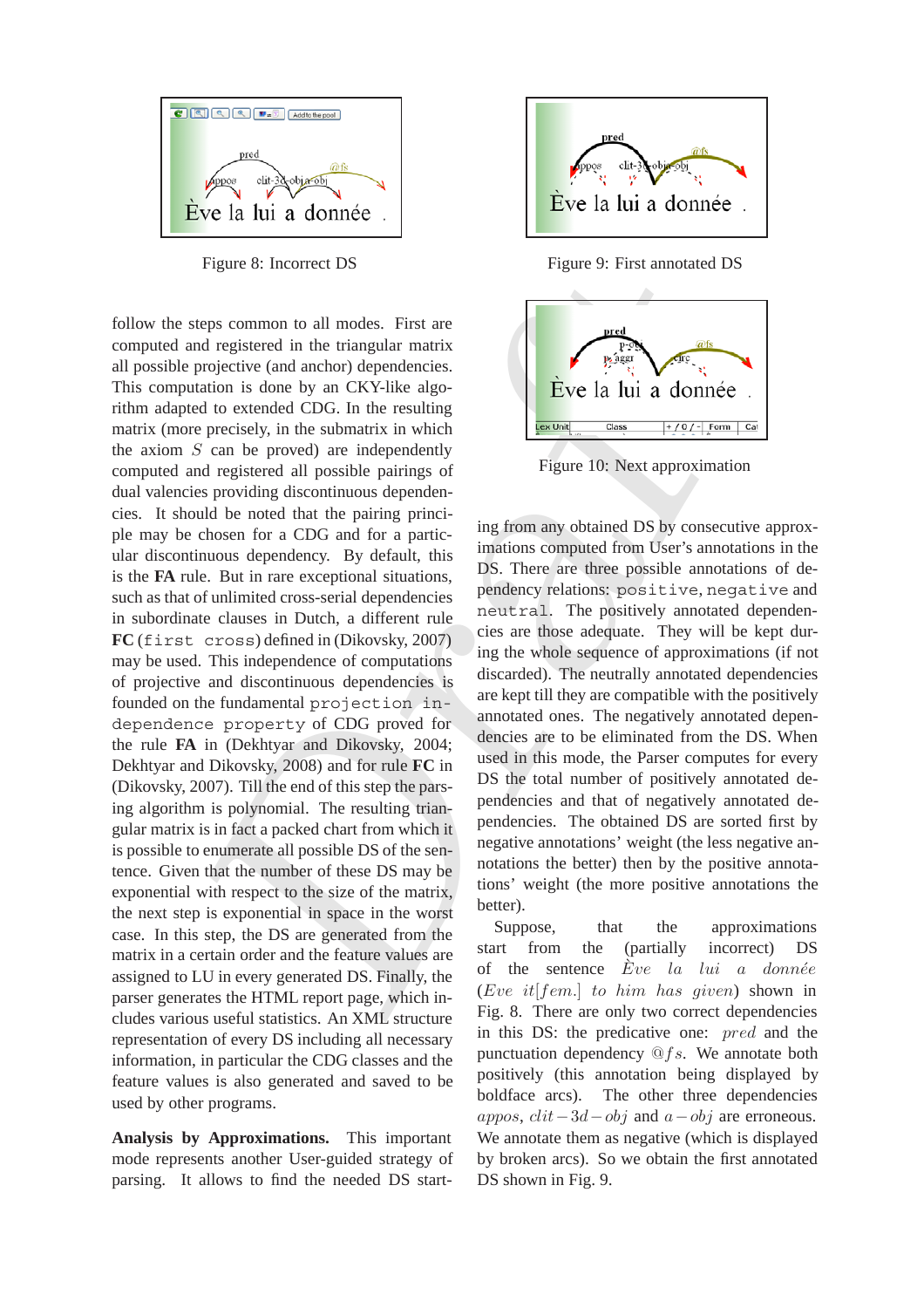| pred clit-a-obj<br>$clit-3d$ -obj $@fs$<br>$ax^2$<br>Eve la lui a donnée.<br>t∠clit→d-obj<br>#∠clit-a-obj |                                |               |        |          |  |  |  |  |  |
|-----------------------------------------------------------------------------------------------------------|--------------------------------|---------------|--------|----------|--|--|--|--|--|
| ex Unit                                                                                                   | Class                          | $\pm$         | Form   | Cat.     |  |  |  |  |  |
| Eve.                                                                                                      | N(Lex=proper)                  |               | Ève    | np       |  |  |  |  |  |
| la                                                                                                        | PN(Lex=pn,F=clit,C=a)          | G             | la     | cla      |  |  |  |  |  |
| lui                                                                                                       | PN(Lex=pn,F=clit,P=3,C=d)      | ◉             | lui    | cld      |  |  |  |  |  |
|                                                                                                           | Vaux(Lex=avoir,F=fin)          | ◉             | a      | auxAvoir |  |  |  |  |  |
| donnée                                                                                                    | V2t(F=pz,C1=a,C2=d g l,T=past) | $\circledast$ | donnée | v        |  |  |  |  |  |
|                                                                                                           | FullStop(Lex='.')              | ۰             |        | poncts   |  |  |  |  |  |

Figure 11: Final approximation

From this annotated DS, the Parser computes the next approximation shown in Fig. 10, which is also incorrect. It has the same two correct dependencies and three other incorrect:  $p - obj$ ,  $p - a ggr$ and circ. We annotate the three as negative, as it is shown in Fig. 10.

From this annotated DS, the parser finally computes the right one shown in Fig. 11. Not only this final approximation is correct, but it is also annotated as such. This difference is very important for the other mode of use of Parser-3.1, that of DS analysis.

**DS, DTB and Grammar Analysis.** In fact, Parser-3.1 considers every DS as annotated. The case where there are no annotations is considered as that with weight 0. Moreover, not only the dependencies, but also the LU may be annotated. The LU may have only two annotations: positive and neutral. Annotating a LU  $w$  positively is equivalent to positively annotate all dependencies in the sub-structure with the root  $w$ . This is seen in Fig 11, were the positive annotation of the root (displayed in a contrasting color) implies the positive annotations of dependencies (displayed in boldface). More than that, the class and the feature values assigned to every LU in DS may also be annotated as positive, negative or neutral. In the fragment of the class/feature table shown in Fig 11, it is seen that not only the dependencies, but also the class/feature assignments for its LU are all annotated as positive. So this analysis is 100% correct. It is using this integral annotation weight, that Parser-3.1 evaluates the DS. Now, for two DS of the same sentence it is possible to measure the difference of their weights. This simple measure turns out to be an efficient means of analysis of DTB and of the CDG used while their development. Every sentence processed by Parser-3.1 using French LB CDG obtains its status. The status includes the analysis result ('NO', when there are no parses, 'YES' otherwise) and for a parsable sentence, also the maximal number of returned DS and the difference (in percents) of annotation weights (of dependencies and of LU) between the best obtained DS and the one present in the DTB (if any) before this sentence processing. When the grammar is updated, the DS of sentences in the DTB become potentially irrelevant. For this case, Parser-3.1 has a special function of re-parsing of a DTB, which computes the difference between the DS before and after update, comparing their statuses. The User may choose between keeping or not the same head subtypes while re-parsing. Using this function, one may easily find all sentences to be revised.

 $\frac{1}{60.812 \times 10^{-100}} \times \frac{1}{10.812 \times 10^{-100}} \times \frac{1}{10.812 \times 10^{-100}} \times \frac{1}{10.812 \times 10^{-100}} \times \frac{1}{10.812 \times 10^{-100}} \times \frac{1}{10.812 \times 10^{-100}} \times \frac{1}{10.812 \times 10^{-100}} \times \frac{1}{10.812 \times 10^{-100}} \times \frac{1}{10.812 \times 10^{-100}} \times \frac{1}{10.812 \times$ Another way round, this test applies to the grammar itself. The French Text CDG was created using Structural Bootstrapping Method (Dikovsky, 2011), a method specific to the extended CDG and consisting in an incremental transformation of DS of a sample of sentences  $\sigma$ into an extended CDG  $G(\sigma)$  generating these sentences. The incrementality is interpreted in the strong sense:  $\Delta(G(\sigma)) \subseteq \Delta(G(\sigma \cup \{s\}))$  for every new sentence s. The bootstrapping of French Text CDG was basically incremental in this sense, except three important revisions which were not. Taking in mind the size and the complexity of this grammar (it consists of more than 2800 RTE distributed between 185 lexicon classes, has 84 projective and 20 discontinuous dependencies), it was a very hard task to find all sentences in the sample wrongly analysed using the updated grammar. Indeed, to find them, it was necessary to look through thousands of DS of hundreds of sentences in order to find linguistically adequate DS (the simple existence of a generated DS is of course not sufficient). The situation has completely changed after the implementation of Parser-3.1. Indeed, now all sentences in the sample are initially annotated. The procedure of re-parsing of the sample finds all inconsistencies in several minutes.

> In Fig. 12 we show a fragment of the table representing the results of re-parsing applied to a DTB. In this table: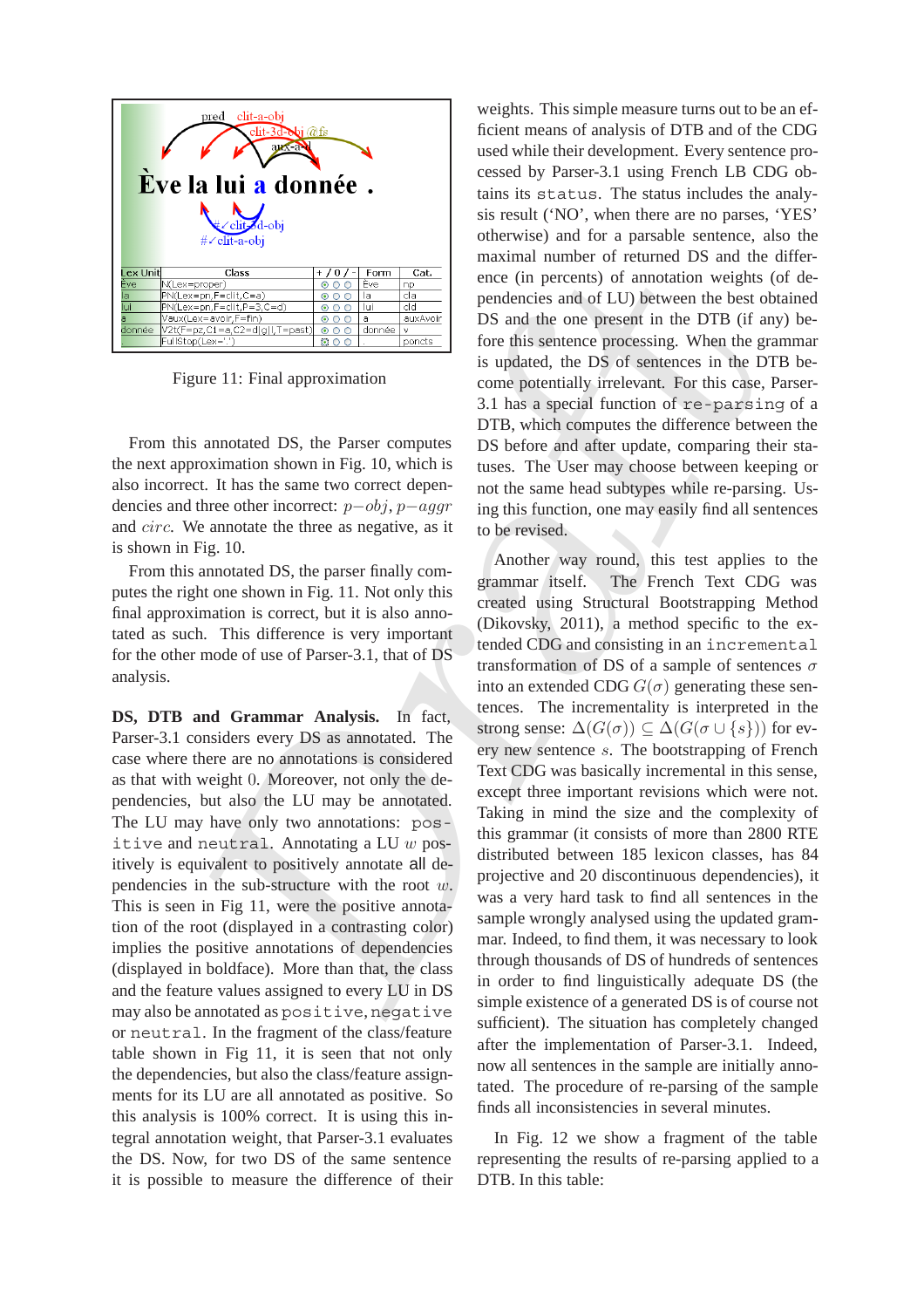| Parse group 829        |        | 0.409 DEFAULT | <b>YES</b> |    | 100.0%  |
|------------------------|--------|---------------|------------|----|---------|
| <u>Parse group 830</u> | 0.113  | Πk            | YES        |    |         |
| Parse group 831        | 0.136  | Οk            | YES        |    |         |
| Parse group 832        | 0.095  | Ok            | YFS        |    | 100.0%  |
| Parse group 833…       | 0.205  | ΩK            | YFS        | ⋗  | 00.0%   |
| Parse group 834        | 31.341 | ОK            | <b>YFS</b> |    | በበ በ%   |
| Parse group 835        | 0.226  | ОK            | YES        |    | 75.0%   |
| Parse group 836        | 0.234  | Οk            | YFS        |    | 62.5%   |
| Parse group 837        | 0.207  | Οk            | YES        |    | $0.0\%$ |
| <u>arse group 838</u>  | 0.225  | Ωk            | YES        |    | 0.0%    |
| Parse group 839        | 0.488  | Ωk            | YES        | 2. | 77.3%   |

Figure 12: Re-parse results

- the first column is the reference to the DS of a sentence,

- the second column shows the (folded) characteristics of parsing complexity,

- in the third column, 'OK' means that all LU of the sentence are present in the grammar lexicon and 'DEFAULT' means that there is at least one LU absent in the lexicon and replaced by the default unit,

- in the fourth column, 'YES' means that the reparsing was successful in the sense that a successful analysis was found and 'NO' means the contrary,

- in the fifth column is given the maximal number of DS requested for re-parsing ( $\geq k$  means that there are more than the  $k$  requested DS),

- the sixth column shows the part (in percents) of annotation status coincidence of the DS before and after the update (so it is  $0\%$  for new sentences).

**Autonomous Analysis.** This is the mode of non-User-guided analysis. Parser-3.1 may be used as a general purpose parser for the extended CDG. In CDG Lab there is a possibility to upload one's own grammar or to introduce it through the Sandbox. For itself, Parser-3.1 is rather efficient. Even when used with the French LB CDG, it is capable to analyse half a thousand of sentences of various complexity in about 10 minutes. The problem is that it generates the DS not in the order of their adequacy. With ambiguous CDG, such as French LB, it generates hundreds of spurious structures per sentence. So for very long and complex sentences, it is practically impossible to know whether a reasonable DS was computed. This is why we consider Parser-3.1 as a tool of development of DTB using head subtype selection, approximations and re-parsing.

**DTB Development.** The annotation based development of DTB in CDG Lab leads to a notable change in the point of view on the quality of treebanks. It is now the grammar, implementing a set of linguistic subjective expert knowledge, which will serve as the "golden standard". As to the DTB, they should all be correct with respect to the grammar and should be tested for correctness after every non-incremental grammar update. By definition, the incremental grammar updates preserve correctness of DS.

Besides the means based on DS annotation, CDG Lab has rather standard means for creation and updates of DTB and for search of DS by projective and discontinuous dependency names and by LU in the sentences.

Figure 12: Re-parse results<br>
Checkides the means based on DS annother and CDG Lab has rather standard means for<br>
Checkides the means of a distantined means for exact of DS<br>
I column shows the (olded) character-<br>
WLU in th **Grammar Development.** Besides the described above general purpose means supporting nonincremental grammar updates, CDG Lab has some means specific for CDG of French integrated with Lefff 3.0. In particular, it has several functions for completion of the lexicon of these CDG. Basically, there are two problems: the first is to automatically complete the lexicon by all forms of a missing word (this concerns mainly the verbs), the second is to compute the argument frame of a missing word from that of a present word. For the former problem, CDG Lab has several functions based on updates of the lexicon of French Text CDG. The latter problem concerns the deverbals. The work on completions of this kind is in progress.

## **4 Conclusion**

CDG Lab combines several means of incremental parallel development of wide scope dependency grammars and of dependency treebanks provably correct with respect to the grammars. These means were successfully tested while development of a wide scope categorial dependency grammar of French and of an experimental dependency treebank. Some of these means are general purpose. E.g., the annotation weight difference test applies to any kind of structural incremental development based on expert annotations. Some other, such as head sybtype selection and consecutive approximations, may be used with many classes of dependency grammars and implemented in tabular dependency grammar parsers. Some means are specific to the Parser-3.1 and to the French CDG integrated with Lefff. Several important means of this Toolkit are still under construction, but even this experimental version has proved its high efficiency.